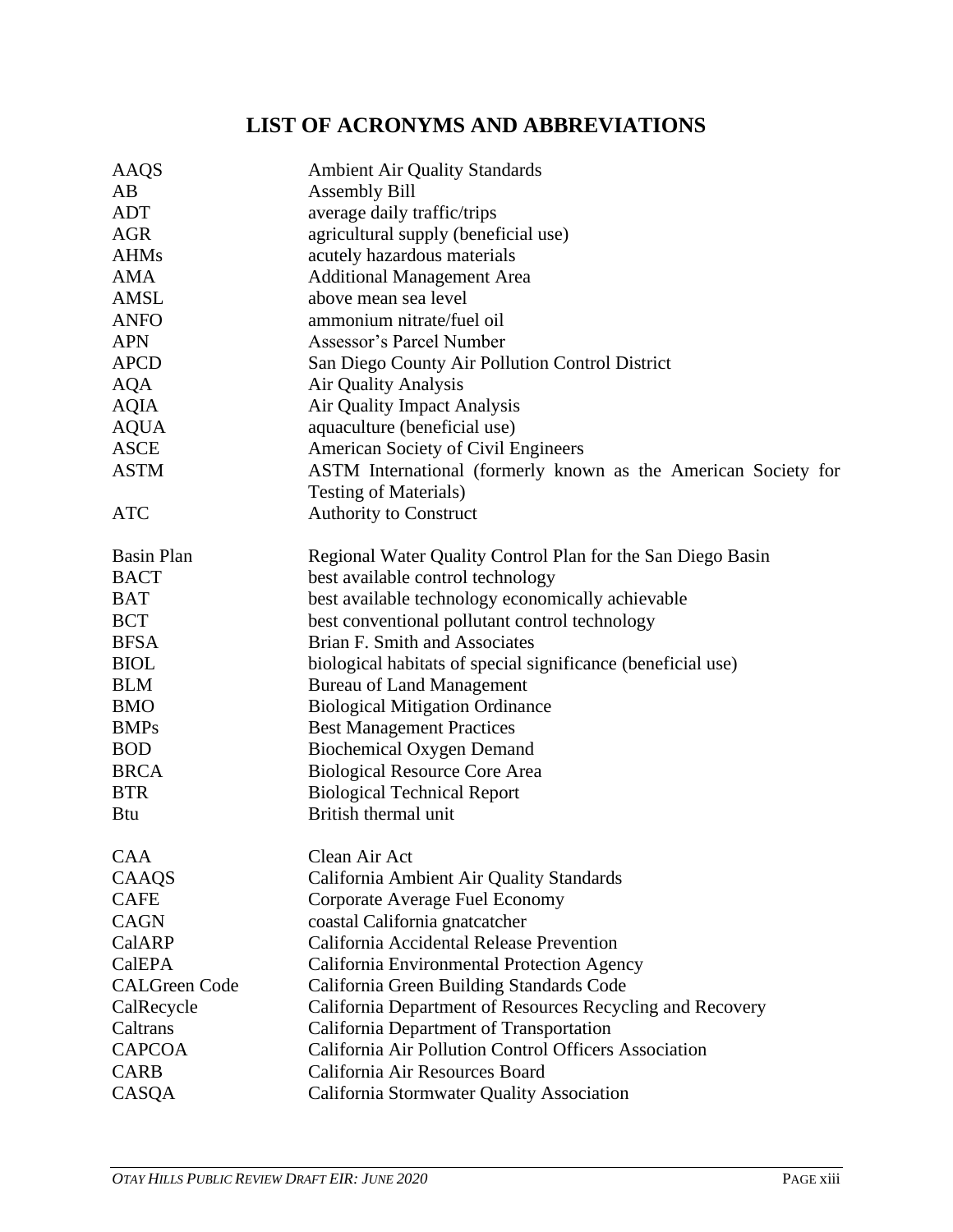| <b>CBC</b>        | California Building Code                                            |
|-------------------|---------------------------------------------------------------------|
| <b>CCA</b>        | Corrections Corporation of America                                  |
| <b>CCAA</b>       | California Clean Air Act                                            |
| <b>CCR</b>        | California Code of Regulations                                      |
| <b>CDF</b>        | California Department of Forestry                                   |
| <b>CDFW</b>       | California Department of Fish and Wildlife (formerly California     |
|                   | Department of Fish and Game [CDFG])                                 |
| <b>CDMG</b>       | California Division of Mines and Geology                            |
| <b>CEC</b>        | California Energy Commission                                        |
| <b>CEQ</b>        | <b>Council on Environmental Quality</b>                             |
| <b>CEQA</b>       | California Environmental Quality Act                                |
| <b>CERCLA</b>     | Comprehensive Environmental Response, Compensation and Liability    |
|                   | Act                                                                 |
| <b>CFC</b>        | <b>Consolidated Fire Code</b>                                       |
| <b>CFD</b>        | community facilities district                                       |
| <b>CFR</b>        | Code of Federal Regulations                                         |
| cfs               | cubic feet per second                                               |
| <b>CGS</b>        | California Geological Survey (formerly California Division of Mines |
|                   | and Geology [CDMG])                                                 |
| CH <sub>4</sub>   | methane                                                             |
| City              | City of San Diego                                                   |
| <b>CNEL</b>       | <b>Community Noise Equivalent Level</b>                             |
| CO                | carbon monoxide                                                     |
| CO <sub>2</sub>   | carbon dioxide                                                      |
|                   |                                                                     |
| CO <sub>2</sub> e | carbon dioxide equivalent                                           |
| COCs              | constituents of concern                                             |
| <b>COD</b>        | <b>Chemical Oxygen Demand</b>                                       |
| <b>COMM</b>       | commercial and sport fishing (beneficial use)                       |
| Corps             | United States Army Corps of Engineers                               |
| <b>COS</b>        | <b>Conservation and Open Space</b>                                  |
| County            | County of San Diego                                                 |
| <b>CPR</b>        | California Prison Health Care Receivership Corporation              |
| <b>CRHR</b>       | California Register of Historic Places                              |
| <b>CTB</b>        | cement-treated base                                                 |
| <b>CWA</b>        | Clean Water Act                                                     |
| <b>CWE</b>        | Christian Wheeler Engineering                                       |
| cy                | cubic yards                                                         |
| dB                | decibels                                                            |
| dBA               | A-weighted decibels                                                 |
| <b>DCSS</b>       | Diegan coastal sage scrub                                           |
| <b>DEH</b>        | County of San Diego Department of Environmental Health              |
| DEH-VSC           | County of San Diego Department of Environmental Health, Vector      |
|                   | <b>Surveillance and Control Program</b>                             |
| <b>DPM</b>        | diesel particulate matter                                           |
| du                | dwelling unit                                                       |
|                   |                                                                     |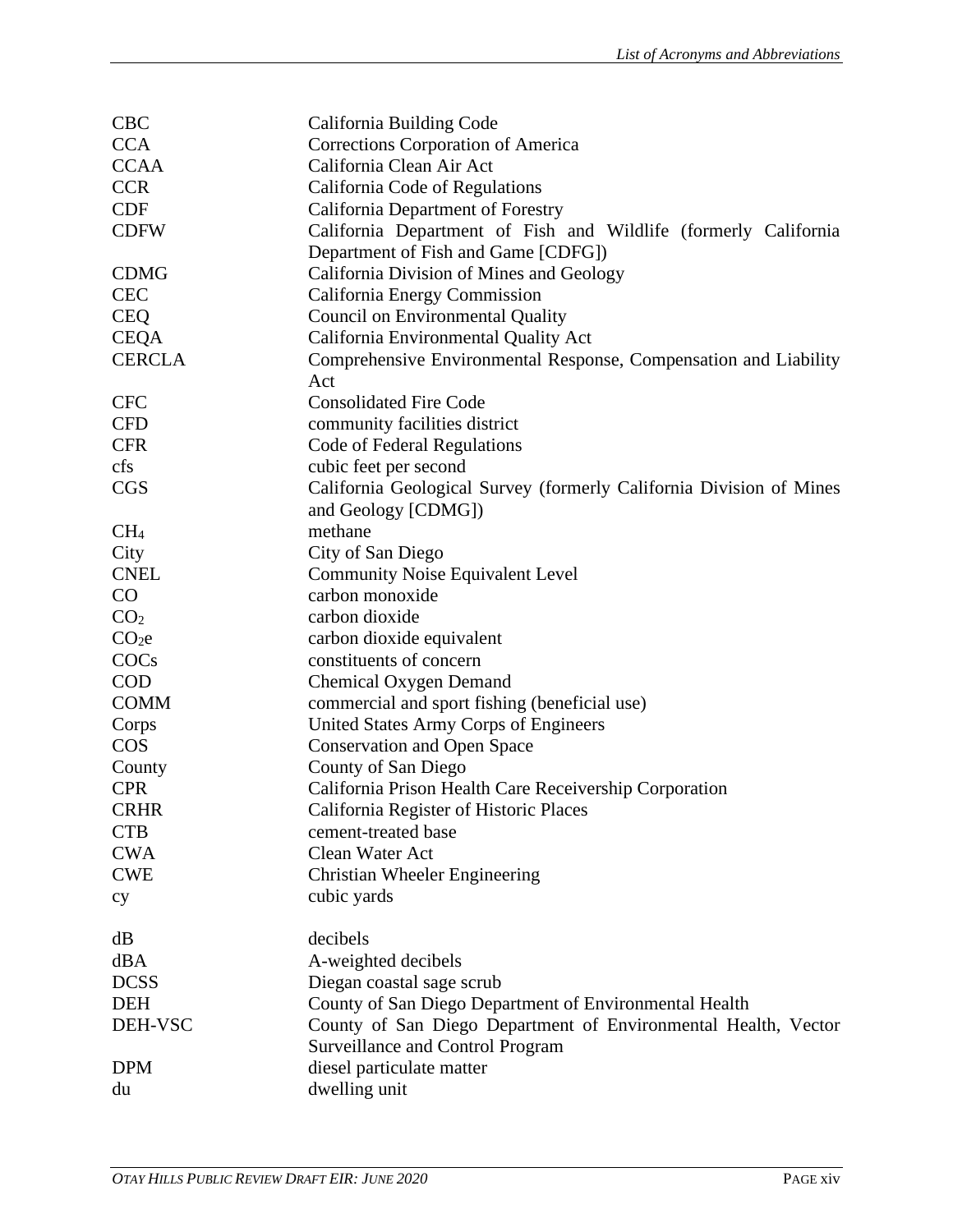| <b>DWR</b>                 | California Department of Water Resources                                 |
|----------------------------|--------------------------------------------------------------------------|
| <b>EDAW</b>                | EDAW, Inc.                                                               |
| <b>EIR</b>                 | <b>Environmental Impact Report</b>                                       |
| <b>EIS</b>                 | <b>Environmental Impact Statement</b>                                    |
| EnviroMINE                 | EnviroMINE, Inc.                                                         |
| EO                         | <b>Executive Order</b>                                                   |
| <b>EOMSP</b>               | East Otay Mesa Specific Plan                                             |
| <b>EPIC</b>                | <b>Energy Policy Initiative Center</b>                                   |
| <b>ESA</b>                 | <b>Endangered Species Act</b>                                            |
| <b>EST</b>                 | estuarine habitat (beneficial use)                                       |
|                            |                                                                          |
| <b>Federal Action</b>      | Issuance of an amended Section $10(a)(1)(B)$ permit                      |
| <b>FEMA</b>                | <b>Federal Emergency Management Agency</b>                               |
| <b>FPP</b>                 | <b>Fire Protection Plan</b>                                              |
| g                          | acceleration due to gravity                                              |
| Geotechnics                | Geotechnics, Inc.                                                        |
| <b>GHG</b>                 | greenhouse gas                                                           |
| <b>GPA</b>                 | General Plan Amendment                                                   |
| <b>GPS</b>                 | <b>Global Positioning System</b>                                         |
| <b>GVWR</b>                | gross vehicle weight rating                                              |
| <b>GWP</b>                 | global warming potential                                                 |
| $H_2S$                     | hydrogen sulfide                                                         |
| HA                         | Hydrologic Area                                                          |
| <b>HAPs</b>                | hazardous air pollutants                                                 |
| <b>HARP</b>                | <b>Hotspots Analysis Reporting Program</b>                               |
| <b>HCM</b>                 | <b>Highway Capacity Manual</b>                                           |
| <b>HCP</b>                 | <b>Habitat Conservation Plan</b>                                         |
| <b>HCP Covered Species</b> | 18 species covered under the Otay Hills HCP                              |
| <b>HELIX</b>               | HELIX Environmental Planning, Inc.                                       |
| HI                         | hazard index                                                             |
| <b>HMA</b>                 | hot mix asphalt                                                          |
| <b>HMBP</b>                | Hazardous Materials Business Plan                                        |
| <b>HMMD</b>                | County of San Diego Division of Hazardous Materials Management           |
|                            | Division                                                                 |
| hp                         | horsepower                                                               |
| <b>HRA</b>                 | <b>Health Risk Assessment</b>                                            |
| <b>HSA</b>                 | Hydrologic Subarea                                                       |
| HU                         | Hydrologic Unit                                                          |
| $I-5$                      | Interstate 5                                                             |
|                            |                                                                          |
| $I-805$                    | Interstate 805                                                           |
| <b>IBC</b>                 | <b>International Building Code</b>                                       |
| <b>IBI</b><br><b>IBWC</b>  | Index of Biotic Integrity<br>International Boundary and Water Commission |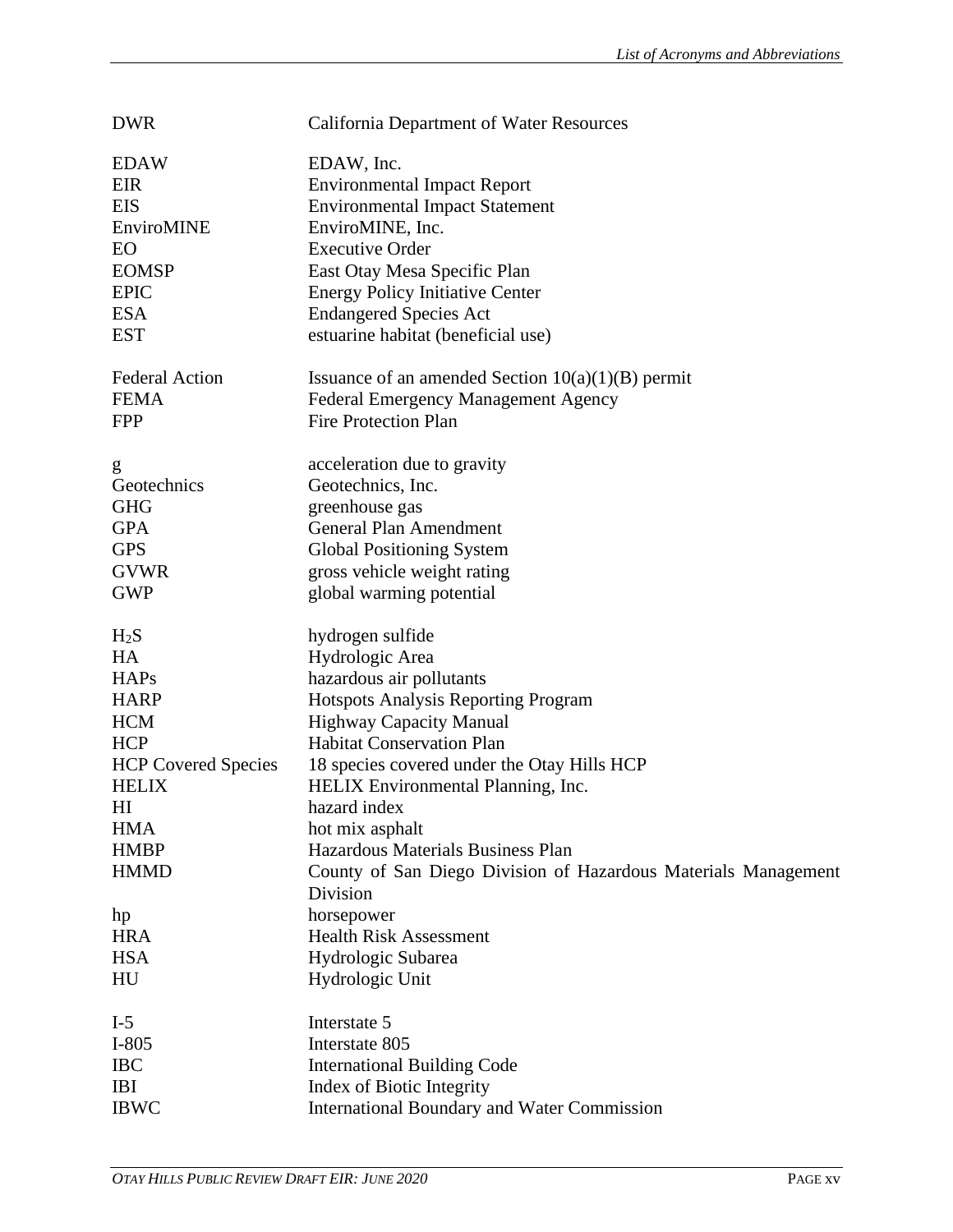| <b>ICBO</b>                 | International Conference of Building Officials                     |
|-----------------------------|--------------------------------------------------------------------|
| <b>ICC</b>                  | International Code Council, Inc.                                   |
| <b>IDEFO</b>                | Inert Debris Engineered Fill Operation                             |
| <b>IND</b>                  | industrial service supply (beneficial use)                         |
| <b>Industrial Permit</b>    | General Industrial Activity Storm Water Permit                     |
| <b>ITE</b>                  | <b>Institute of Transportation Engineers</b>                       |
| <b>ITP</b>                  | <b>Incidental Take Permit</b>                                      |
|                             |                                                                    |
| <b>JCS</b>                  | joint compressive strength                                         |
| <b>JRC</b>                  | joint roughness coefficient                                        |
|                             |                                                                    |
| Kda and Kag                 | Jurassic Santiago Peak Volcanics                                   |
| kg                          | kilogram(s)                                                        |
| kV                          | kilovolt                                                           |
| kWh                         | kilowatt hour                                                      |
|                             |                                                                    |
| <b>LAER</b>                 | lowest achievable emission rate                                    |
| 1 <sub>b</sub>              | pound                                                              |
| <b>LCFS</b>                 | Low Carbon Fuel Standard                                           |
| <b>LEA</b>                  | <b>Local Enforcement Agency</b>                                    |
| $L_{EQ}$                    | time-averaged sound level                                          |
| LOS                         | level of service                                                   |
| <b>LPC</b>                  | <b>Light Pollution Code</b>                                        |
|                             |                                                                    |
|                             |                                                                    |
|                             |                                                                    |
| <b>MAR</b>                  | marine habitat (beneficial use)                                    |
| <b>MBAS</b>                 | methylene blue activated substances                                |
| mcy                         | million cubic yards                                                |
| <b>MEI</b>                  | maximum exposed individual                                         |
| <b>MG</b>                   | million gallon                                                     |
| mg/1                        | milligrams per liter                                               |
| <b>MIGR</b>                 | migration of aquatic organisms (beneficial use)                    |
| <b>MLS</b>                  | mass loading station                                               |
| <b>MMBtu</b>                | million metric British thermal unit                                |
| <b>MMRP</b>                 | Mitigation Monitoring and Reporting Program                        |
| <b>MMT</b>                  | million metric tons                                                |
| mph                         | miles per hour                                                     |
| mdg                         | miles per gallon                                                   |
| <b>MPOs</b>                 | <b>Metropolitan Planning Organizations</b>                         |
| <b>MSA</b>                  | Major Statistical Area                                             |
| <b>MSCP</b>                 | <b>Multiple Species Conservation Program</b>                       |
| <b>MSCP Covered Species</b> | 85 species covered under the MSCP County of San Diego Subarea Plan |
| MT                          | metric tons                                                        |
| <b>MUN</b>                  | municipal and domestic supply (beneficial use)                     |
| <b>MUP</b>                  | Major Use Permit                                                   |
| <b>MW</b><br><b>MWh</b>     | megawatt<br>megawatt-hours                                         |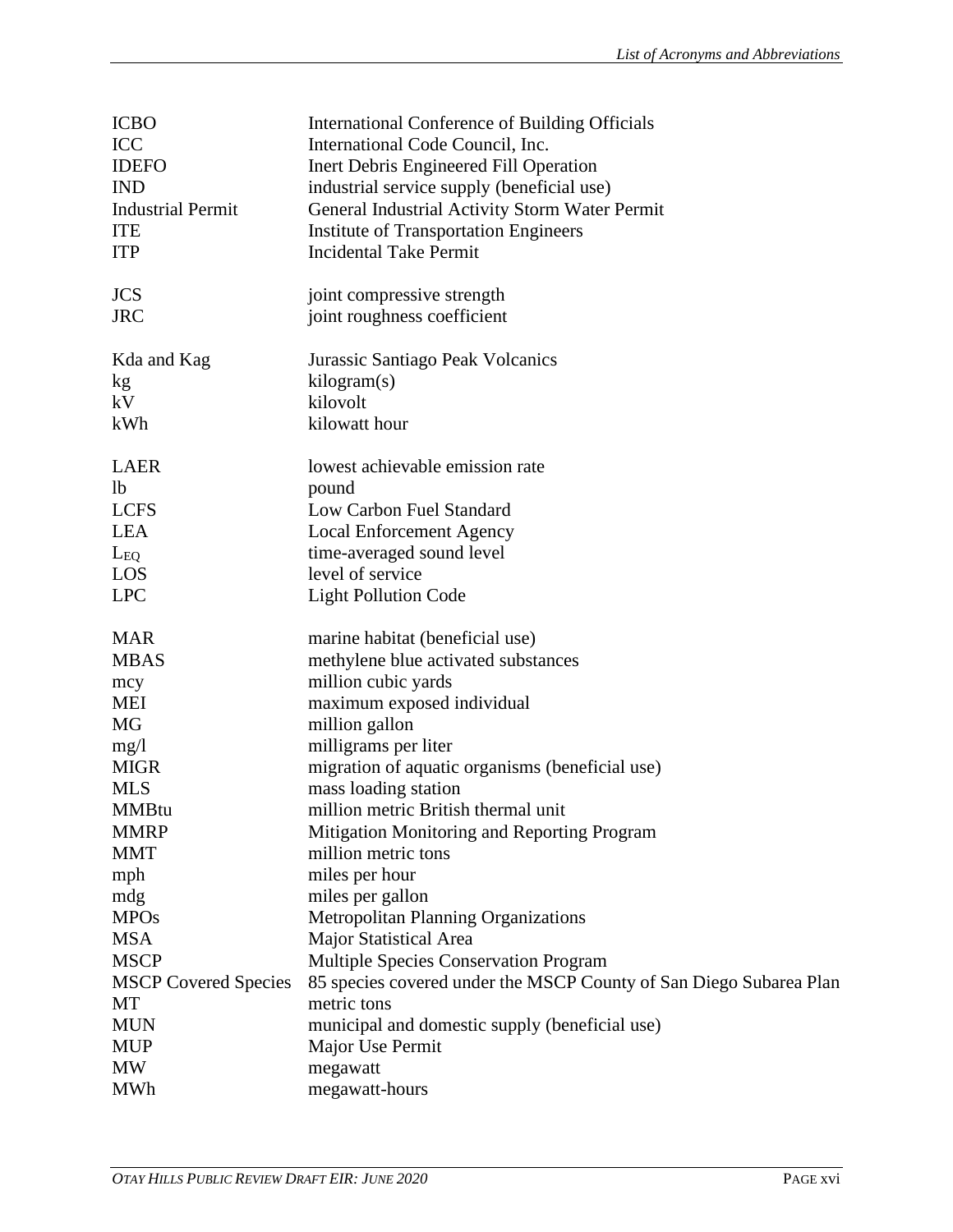| $N_2O$          | nitrous oxide                                               |
|-----------------|-------------------------------------------------------------|
| <b>NAAQS</b>    | National Ambient Air Quality Standards                      |
| <b>NAGPRA</b>   | Native American Graves Protection and Repatriation Act      |
| <b>NAHC</b>     | Native American Heritage Commission                         |
| <b>NAV</b>      | navigation (beneficial use)                                 |
| <b>NCCP</b>     | <b>Natural Community Conservation Planning</b>              |
| <b>NELs</b>     | <b>Numeric Effluent Limitations</b>                         |
| <b>NEPA</b>     | <b>National Environmental Policy Act</b>                    |
| <b>NHPA</b>     | <b>National Historic Preservation Act</b>                   |
| <b>NHTSA</b>    | National Highway Transportation Safety Administration       |
| NO <sub>X</sub> | oxides of nitrogen                                          |
| NO <sub>2</sub> | nitrogen dioxide                                            |
| <b>NOI</b>      | Notice of Intent                                            |
| <b>NOP</b>      | Notice of Preparation                                       |
| <b>NPDES</b>    | National Pollutant Discharge Elimination System             |
| <b>NPPA</b>     | <b>Native Plant Protection Act</b>                          |
| <b>NRCS</b>     | U.S. Natural Resources Conservation Service                 |
| <b>NRHP</b>     | National Register of Historic Places                        |
| <b>NSLU</b>     | noise sensitive land use                                    |
| <b>NSR</b>      | <b>New Source Review</b>                                    |
| <b>NTU</b>      | Nephelometric Turbidity Unit                                |
|                 |                                                             |
| $O_3$           | ozone                                                       |
| <b>OBODM</b>    | Open Burn/Open Detonation Dispersion Model                  |
| <b>OEHHA</b>    | California Office of Environmental Health Hazard Assessment |
| Ogden           | Ogden Environmental and Energy Service Company              |
| <b>OHCA</b>     | <b>Otay Hills Conservation Area</b>                         |
| <b>OHWM</b>     | ordinary high water mark                                    |
| <b>OPR</b>      | Office of Planning and Research                             |
| <b>OSHA</b>     | Occupational Safety and Health Administration               |
| <b>OSP</b>      | Otay Subregional Plan                                       |
| Otay Hills HCP  | Habitat Conservation Plan for the Otay Hills Project: Major |
|                 | Amendment to the Multiple Species Conservation Program      |
|                 | County of San Diego Subarea Plan                            |
| <b>OWD</b>      | <b>Otay Water District</b>                                  |
|                 |                                                             |
| <b>PAHs</b>     | polycyclic aromatic hydrocarbons                            |
| PALs            | plantwide applicability limitations                         |
| <b>PAMA</b>     | Pre-approved Mitigation Area                                |
| PAR             | Property Analysis Record                                    |
| Pb              | lead                                                        |
| <b>PCBs</b>     | polychlorinated biphenyls                                   |
| <b>PCE</b>      | Passenger Car Equivalent                                    |
| <b>PDFs</b>     | <b>Project Design Features</b>                              |
| <b>PDS</b>      | County of San Diego Planning & Development Services         |
| PM              | particulate matter                                          |
|                 |                                                             |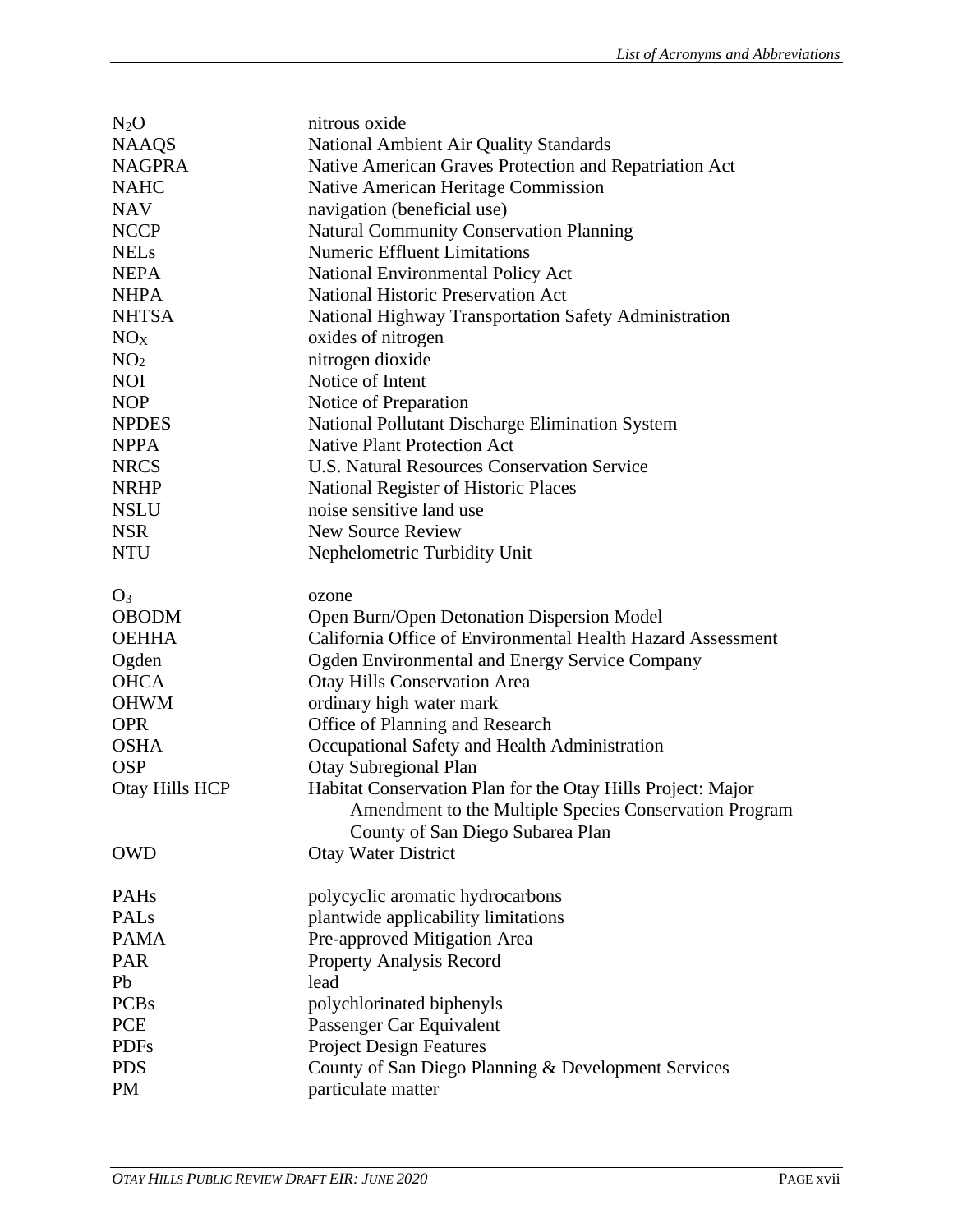| $PM_{10}$         | respirable particulate matter (smaller than 10 microns)                                                  |
|-------------------|----------------------------------------------------------------------------------------------------------|
| PM <sub>5</sub>   | particulate matter with a diameter of five um or less                                                    |
| PM <sub>4</sub>   | particulate matter with a diameter of four µm or less                                                    |
| PM <sub>2.5</sub> | fine particulate matter (smaller than 2.5 microns)                                                       |
| ppb               | parts per billion                                                                                        |
| ppm               | parts per million                                                                                        |
| <b>PPV</b>        | peak particle velocity                                                                                   |
| <b>PRC</b>        | California Public Resources Code                                                                         |
|                   | Proposed Project/Project Otay Hills Construction Aggregate and Inert Debris Engineered Fill<br>Operation |
| <b>PSD</b>        | Prevention of Significant Deterioration                                                                  |
| Qal               | Quaternary alluvium                                                                                      |
| <b>QCB</b>        | Quino checkerspot butterfly                                                                              |
| <b>QSD</b>        | <b>Qualified SWPPP Developer</b>                                                                         |
| <b>QSP</b>        | <b>Qualified SWPPP Practitioner</b>                                                                      |
| RAQS              | <b>Regional Air Quality Strategy</b>                                                                     |
| <b>RARE</b>       | rare, threatened, or endangered species (beneficial use)                                                 |
| <b>RCA</b>        | <b>Resource Conservation Area</b>                                                                        |
| <b>RCRA</b>       | <b>Resource Conservation and Recovery Act</b>                                                            |
| $REC-1$           | contact water recreation (beneficial use)                                                                |
| REC-2             | non-contact water recreation (beneficial use)                                                            |
| <b>RELs</b>       | reference exposure levels                                                                                |
| <b>REZ</b>        | <b>Zone Reclassification</b>                                                                             |
| <b>RMP</b>        | <b>Resource Management Plan</b>                                                                          |
| <b>ROD</b>        | Record of Decision                                                                                       |
| <b>ROI</b>        | Region of Influence                                                                                      |
| <b>RPO</b>        | <b>Resource Protection Ordinance</b>                                                                     |
| <b>RSA</b>        | <b>Regionally Significant Arterial</b>                                                                   |
| <b>RTP</b>        | <b>Regional Transportation Plan</b>                                                                      |
| <b>RWQCB</b>      | <b>Regional Water Quality Control Board</b>                                                              |
|                   |                                                                                                          |
| SAM               | California Site Assessment and Mitigation Program                                                        |
| <b>SANDAG</b>     | San Diego Association of Governments                                                                     |
| <b>SANTEC</b>     | San Diego Traffic Engineers' Council                                                                     |
| <b>SARA</b>       | Superfund Amendments and Reauthorization Act                                                             |
| <b>SB</b>         | Senate Bill                                                                                              |
| <b>SCAQMD</b>     | South Coast Air Quality Management District                                                              |
| <b>SCH</b>        | <b>State Clearinghouse</b>                                                                               |
| <b>SCIC</b>       | <b>South Coastal Information Center</b>                                                                  |
| <b>SCS</b>        | <b>Sustainable Communities Strategy</b>                                                                  |
| <b>SDAB</b>       | San Diego Air Basin                                                                                      |
| <b>SDCFA</b>      | San Diego County Fire Authority                                                                          |
| <b>SDCWA</b>      | San Diego County Water Authority                                                                         |
| SDG&E             | San Diego Gas & Electric                                                                                 |
|                   |                                                                                                          |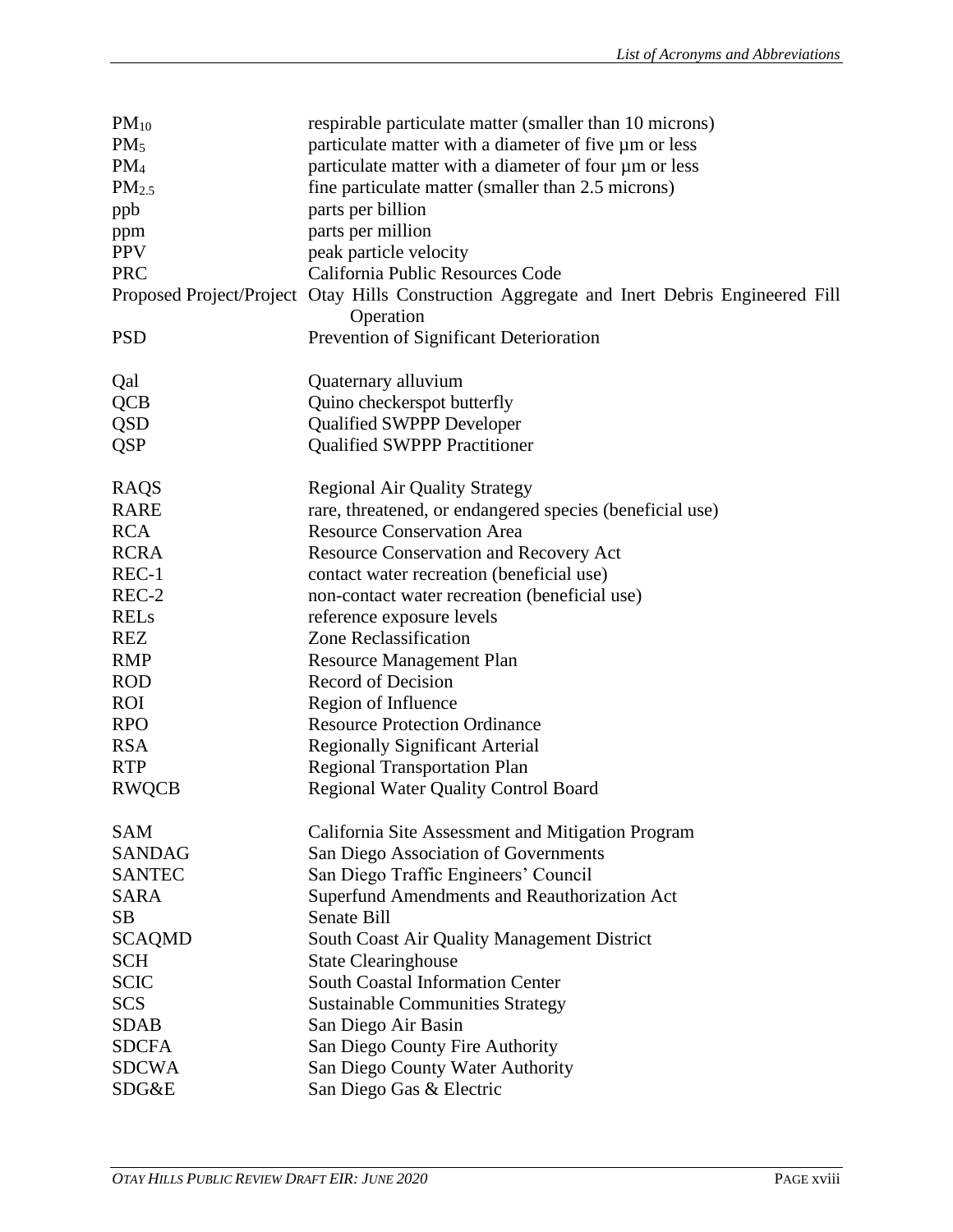| <b>SDIR</b>                  | <b>State Department of Industrial Relations</b>                  |
|------------------------------|------------------------------------------------------------------|
| <b>SEL</b>                   | Sound Equivalent Level                                           |
| sf                           | square feet/square foot                                          |
| <b>SFR</b>                   | Single-family residence                                          |
| <b>SHELL</b>                 | shellfish harvesting (beneficial use)                            |
| Sheriff                      | County of San Diego Sheriff's Department                         |
| <b>SHPO</b>                  | <b>State Historic Preservation Officer</b>                       |
| <b>SIP</b>                   | <b>State Implementation Plan</b>                                 |
| <b>SMARA</b>                 | California Surface Mining and Reclamation Act of 1975            |
| <b>SMP</b>                   | <b>Settlement Monitoring Program</b>                             |
| SO <sub>2</sub>              | sulfur dioxide                                                   |
| SO <sub>4</sub> <sup>2</sup> | sulfates                                                         |
| <b>SP</b>                    | Specific Plan                                                    |
| <b>SPA</b>                   | Specific Plan Amendment                                          |
| <b>SPWN</b>                  | spawning, reproduction and/or early development (beneficial use) |
| <b>SR</b>                    | <b>State Route</b>                                               |
| <b>SRA</b>                   | <b>State Responsibility Area</b>                                 |
| Subarea Plan                 | MSCP County of San Diego Subarea Plan                            |
| <b>SWAMP</b>                 | <b>Surface Water Ambient Monitoring Program</b>                  |
| <b>SWPPP</b>                 | <b>Storm Water Pollution Prevention Plan</b>                     |
| <b>SWRCB</b>                 | <b>State Water Resources Control Board</b>                       |
|                              |                                                                  |
| <b>TACs</b>                  | toxic air contaminants                                           |
| T-BACT                       | <b>Toxics Best Available Control Technology</b>                  |
| <b>TCPs</b>                  | <b>Traditional Cultural Properties</b>                           |
| <b>TDS</b>                   | total dissolved solids                                           |
| <b>TEUSL</b>                 | Testing Engineers-U.S. Laboratories                              |
| TIF                          | <b>Transportation Impact Fee</b>                                 |
| <b>TIS</b>                   | <b>Traffic Impact Study</b>                                      |
| <b>TMDL</b>                  | total maximum daily load                                         |
| To                           | <b>Tertiary Otay Formation</b>                                   |
| <b>TRVRT</b>                 | Tijuana River Valley Recovery Team                               |
| <b>TSS</b>                   | total suspended solids                                           |
| <b>TWAS</b>                  | temporary watershed assessment stations                          |
|                              |                                                                  |
| U.S.                         | <b>United States</b>                                             |
| <b>UBC</b>                   | Uniform Building Code                                            |
| <b>URFs</b>                  | unit risk factors                                                |
| <b>USC</b>                   | <b>United States Code</b>                                        |
| <b>USEPA</b>                 | U.S. Environmental Protection Agency                             |
| <b>USFWS</b>                 | U.S. Fish and Wildlife Service                                   |
| <b>USGS</b>                  | U.S. Geological Service                                          |
| <b>USMC</b>                  | U.S. Marine Corps                                                |
|                              |                                                                  |
| V/C                          | volume-to-capacity ratio                                         |
| <b>VMT</b>                   | vehicle miles traveled                                           |